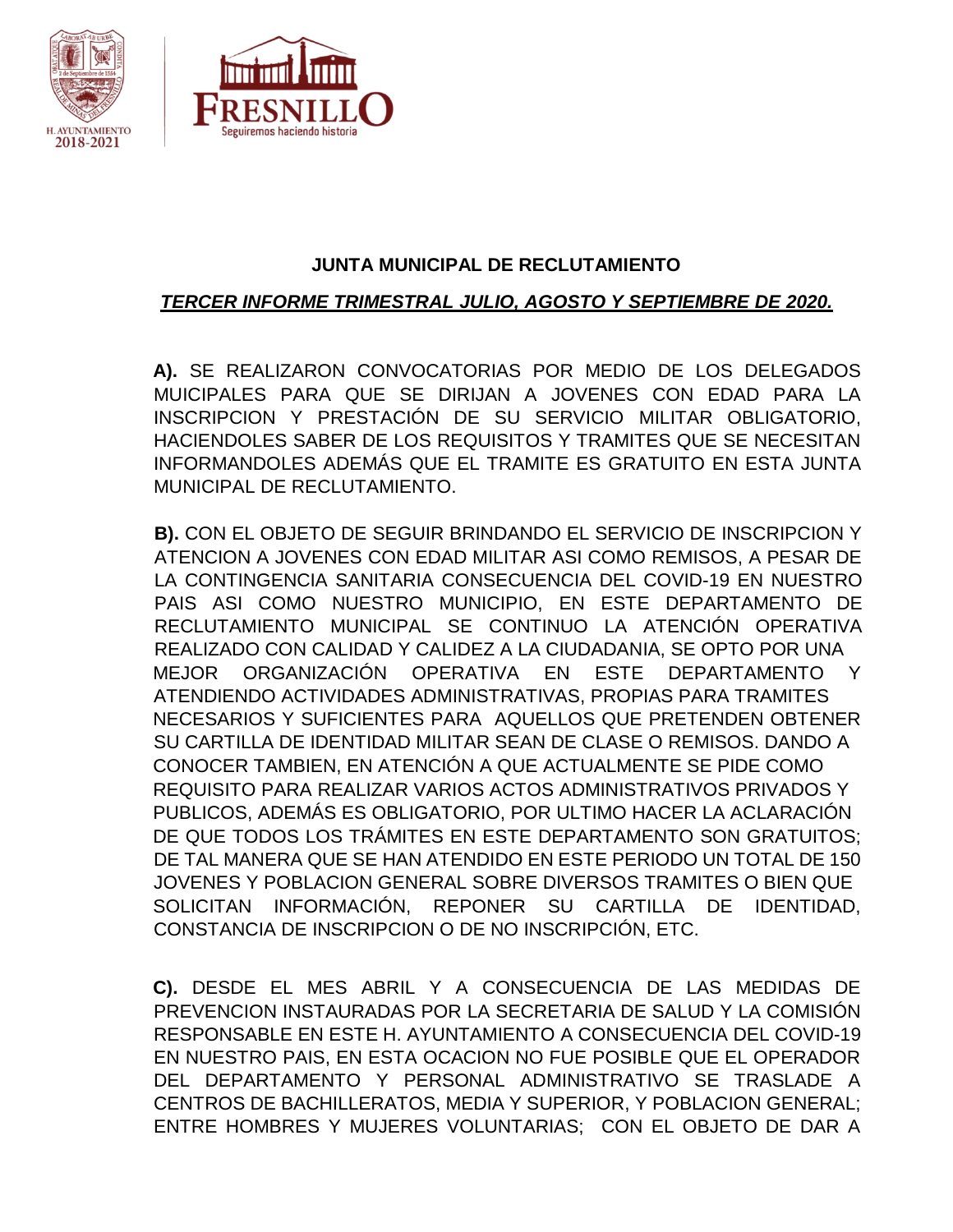

CONOCER DE LOS REQUISITOS PARA INGRESAR A LA GUARDIA NACIONAL Y DE LA MANERA DE HACERLO.

**D).** TAMBIEN SE LES BRINDO INFORMACIÓN A TODOS AQUELLOS JOVENES QUE QUIEREN REALIZAR SU SERVICIO MILITAR EN MENOR TIEMPO MISMOS QUE VOLUNTARIAMENTE PODRÁN HACERLO EN EL ACTIVO.

**E).** EN ESE ORDEN DE IDEAS, Y CON LA INTENCIÓN DE SEGUIR INVITANDO A LOS JOVENES CLASE 2002 Y REMISOS, SE HA ESTADO ACUDIENDO POR PARTE DEL ENCARGADO Y PERSONAL ADMINISTRATIVO A LOS MEDIOS DE COMUNICACIÓN (RADIO Y TELEVISION), PARA PROPORCIONAR INFORMACION A LA POBLACION FRESNILLENSE DE LOS BENEFICIOS DE TENER SU DOCUMENTO DE IDENTIDAD MILITAR, Y HACER SABER LOS REQUISITOS ASÍ COMO LOS HORARIOS PARA QUE PUEDAN HACER LOS TRAMITES NECESARIOS Y REALICEN SU SERVICIO MILITAR OBLIGATORIO.

**F).** TAMBIEN DESDE EL MES DE ABRIL A PETICIÓN DEL PERSONAL JERARQUICO DE LA ZONA MILITAR, SE HA CONVOCADO A LAS MUJERES VOLUNTARIAS QUE DESEEN POSEER SU CARTILLA DE IDENTIDAD MILITAR, SIGUIENDO LOS MISMOS REQUISITOS QUE LOS VARONES, SALVO SUS EXCEPCIONES EN VIRTUD A SU GENERO.

**G).** POR INSTRUCCIONES DEL PERSONAL MILITAR SE HA REALZIADO LA INVITACIONES A JOVENES HOMBRES Y MUJERES PARA ENLISTARSE A LA GUARDIA NACIONAL O EJERCITO AL SERVICIO DE NUESTRO PAIS.

**H).** EN LOS HORARIOS ESTABLECIDOS POR EL PERSONAL MILITAR DE RECLUTAMIENTO UBICADO EN LA 11/VA ZONA MILITAR; CADA MES SE HA TENIDO LA PRECACIÓN DE ACUDIR A LA CIUDAD DE GUADALUPE, ZAC. CON EL OBJETO DE CUMPLIR CON EL INFORME DE CONTROL DE ESTUDIOS QUE EXHIJE LA 11/VA ZONA MILITAR, EL SECRETARIO DE ESTE DEPARTAMENTO HA ACUDIDO EN FORMA PUNTUAL CON EL PERSONAL MILITAR, MISMO QUE SE HA CONTADO CON LA BUENA ACTITUD Y COLABORACIÓN EFICIENTE DEL PERSONAL MILITAR PARA LA REALIZACIÓN DE UN MEJOR SERVICIO DE ESTA JUNTA MUNICIPAL DE RECLUTAMIENTO.